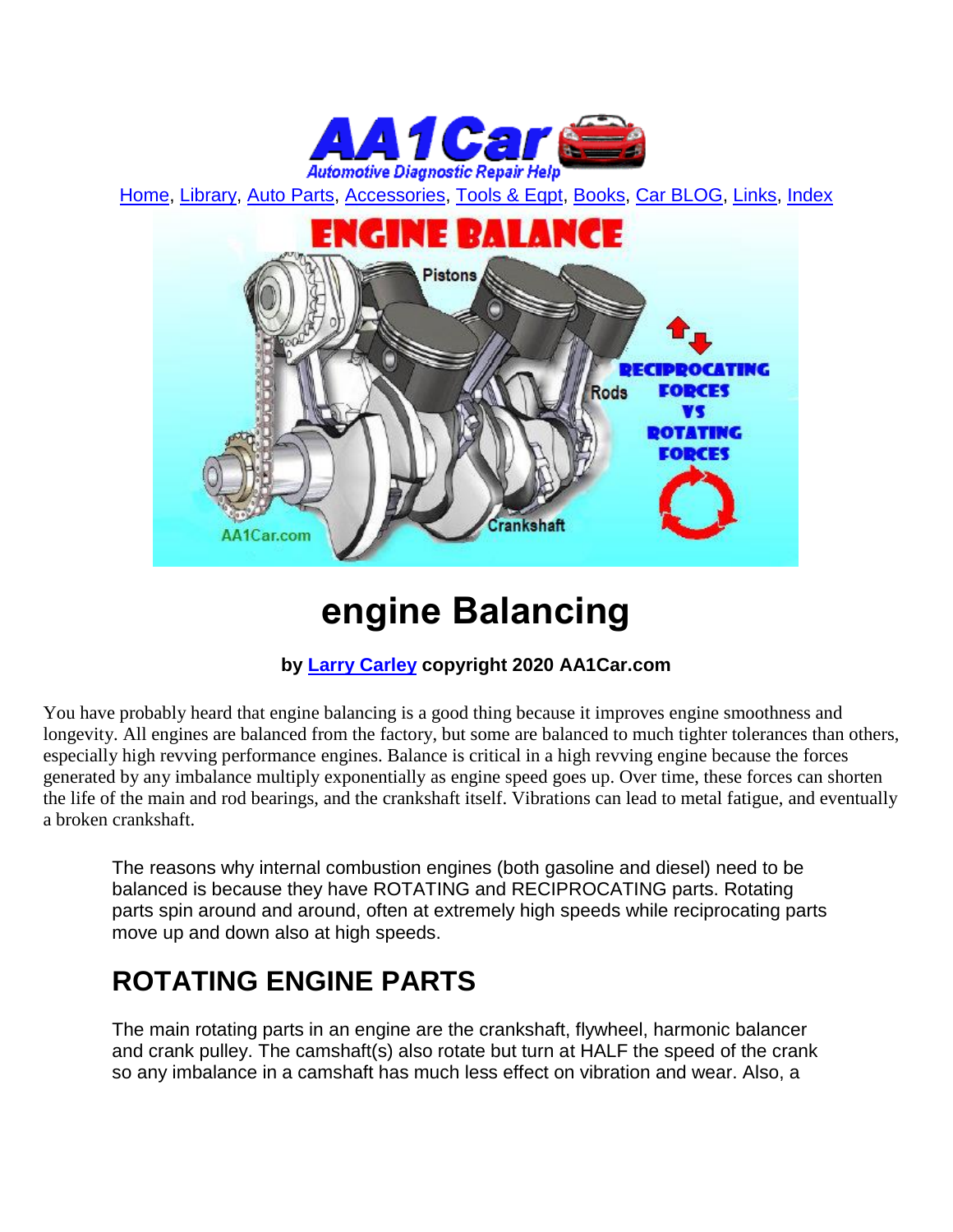camshaft has a relatively small diameter compared to the crankshaft and flywheel, so again any imbalance has much less of an effect.

Imbalance creates the most force and vibration when the extra mass is located further out from the axis of rotation. The further out the weight, the greater the centripetal force it generates as it rotates. This is what causes a part to wobble as it rotates if it is out of balance. Because of this, a relatively large diameter and heavy flywheel that is out of balance will create more vibration than a pulley, harmonic balancer, cam or crank that has an imbalance.

### **CENTRIPETAL AND CENTRIFUGAL FORCE**

The terms "centripetal" and "centrifugal" force are terms that are often used when talking about engine balance. Basically, both forces are created by the inertia and kinetic energy of a rotating object. Tie a rock on the end of a string and spin it around and you will feel the force pulling on the string.

**Centrifugal force** is the outward pull a rotating mass exerts on a spinning object. The force goes straight out from the axis of rotation. This is the force that causes a crank, flywheel or harmonic balancer to wobble as it rotates.



Centrifugal force equals the mass of the spinning object (or the heavy spot on a crank or flywheel) times the speed of rotation squared divided by the radius or distance from the axis of rotation.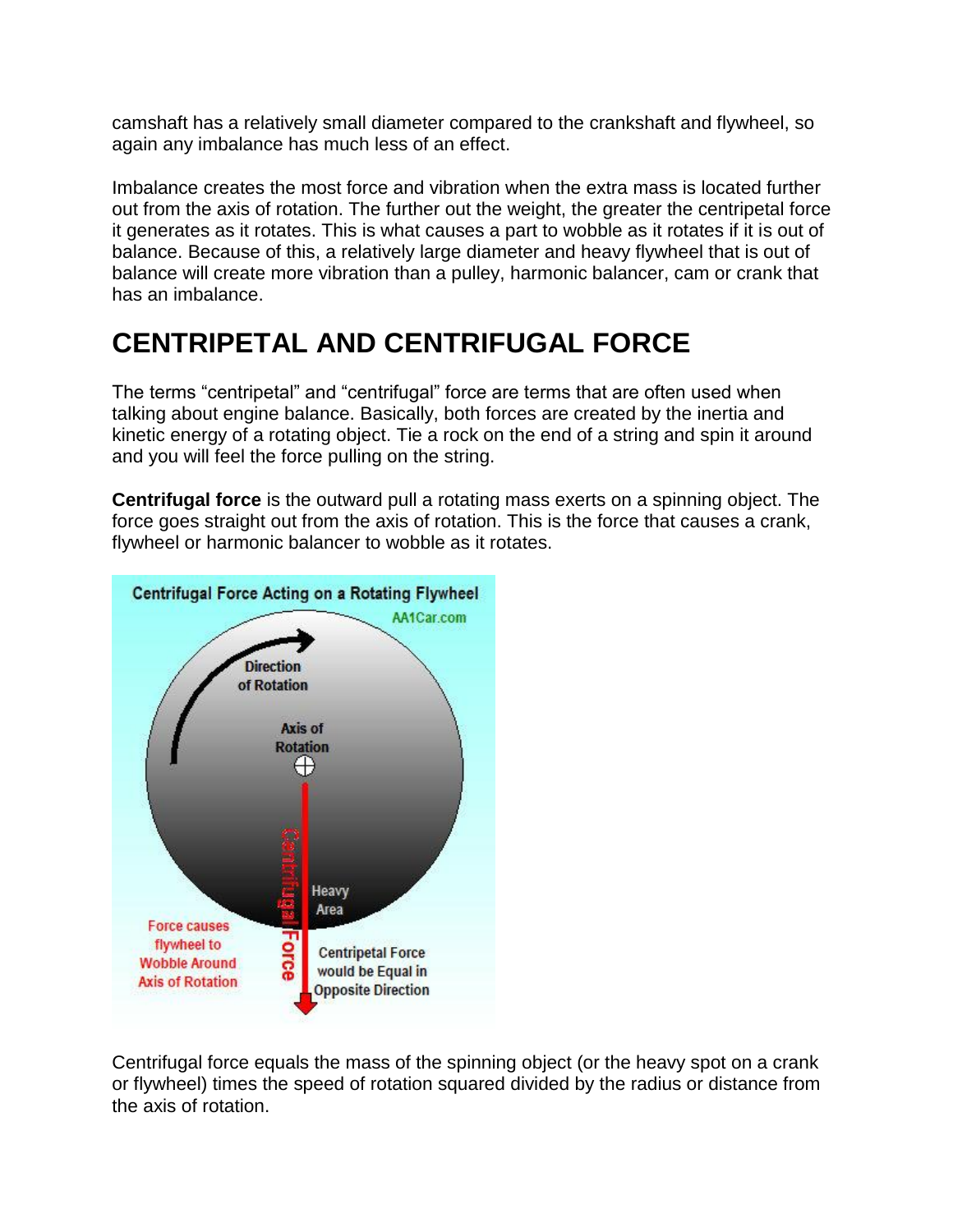Force = mass x (speed of rotation squared divided by radius of rotation)

A crankshaft with only two ounce-inches of imbalance at 2,000 RPM will experience a vibrational force of 14.2 lbs. At 4,000 RPM, the force grows to 56.8 lbs. Double the speed again to 8,000 RPM and the force grows exponentially to 227.2 lbs.! That's a lot of force jerking sideways on a crankshaft. The flexing eventually causes metal fatigue, cracking and crankshaft failure.

**Centripetal force**, by comparison, is the force that prevents the rotating mass from flying off on a path of its own. It is an inward force that offsets the centrifugal force.

# **RECIPROCATING ENGINE PARTS**

The reciprocating parts inside an engine that have the most effect on balance are the pistons and connecting rods. Other parts also reciprocate such as the valve lifters, pushrods, rockers and valves, but any imbalance in these parts have almost no impact on vibration or durability. Why? Because like the camshaft, the valvetrain reciprocates at HALF the rotational speed of the crankshaft. Also, the individual parts are relatively small and very light weight compared to the mass of the spinning crank and flywheel.

When an engine balanced, the pistons, wrist pins, piston rings and upper portions of the connecting rods are all weighed to calculate reciprocating weight. The weights of the large ends of the connecting rods and the rod bearings, on the other hand, are calculated as part of the rotating weight.

Most crankshafts have large COUNTERWEIGHTS as part of the casting or forging. The purpose of these large counterweights is to offset the vibrations crated by the reciprocating weight of the upper rods, wrist pins, pistons and piston rings. As the crank spins around, the location of the counterweights are such that they generate their own centripetal forces to offset or balance the forces generated by the pistons moving up and down. It the engine is accurately balanced, one will perfectly offset the other and there will be minimal or no vibration.

### **HOW ENGINE BALANCE IS ACHIEVED**

The basic procedure for balancing an engine starts by weighing all of the reciprocating components (small ends of the connecting rods, pistons, wrist pins and piston rings) on a highly accurate digital gram scale. Once all the weights of the individual components have been recorded, the parts that are the lightest are identified. The similar parts are then ground or machined to match the weight of the lightest part. The idea is to end up with all of the pistons having the same exact weight, and all of the rods having the same exhaust weight (all big ends the same, and all small ends the same).

Factory mass produced engines parts are approximately weight matched, but how closely a set of pistons or rods actually match the same weight will vary with the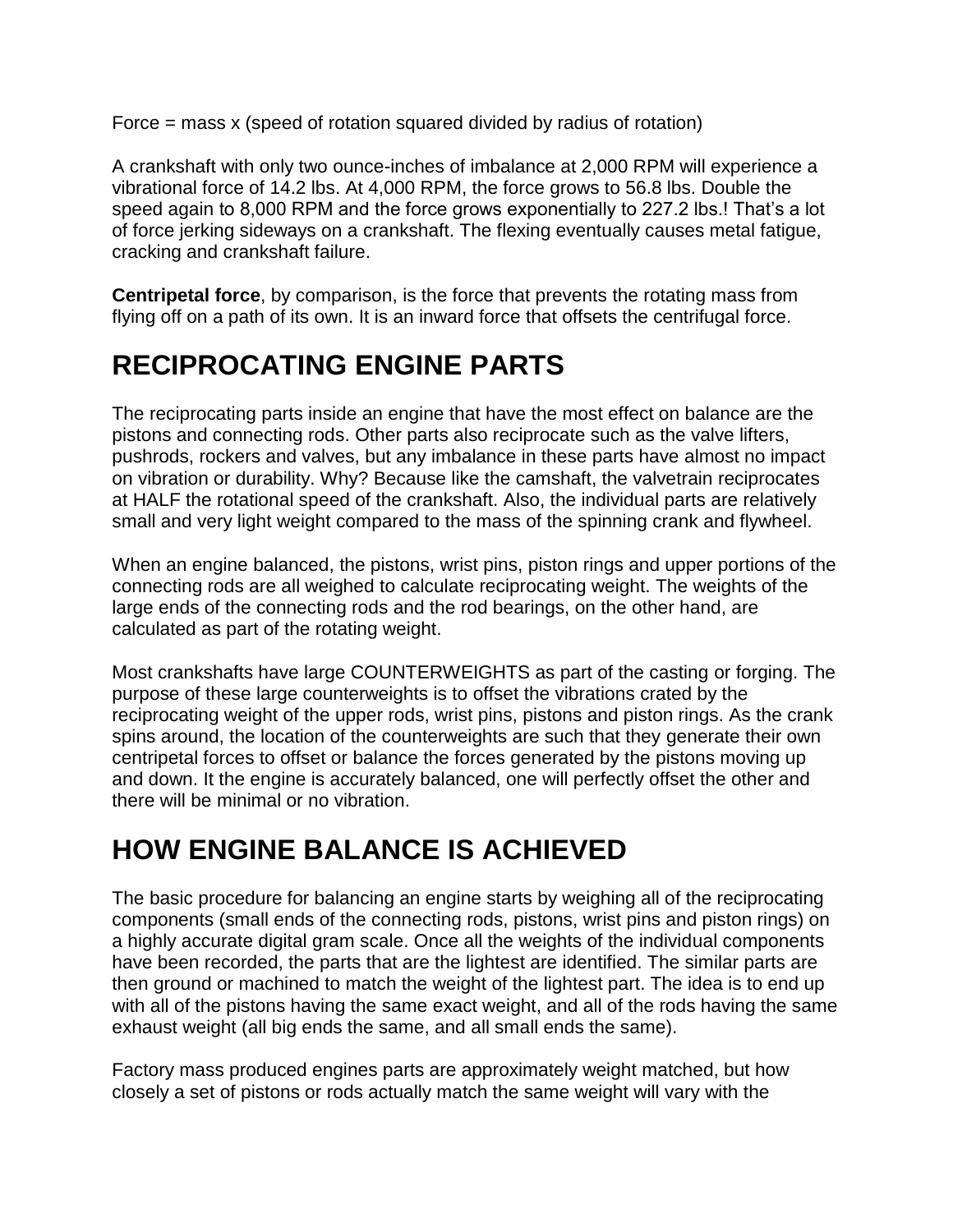manufacturer and the application. For a low revving engine, closely matching the weights of the pistons and rods is less critical than matching piston and rod weights in a high revving engine or a racing engine.

For good balance, pistons and rods are typically match weighted to plus or minus 2 grams. One gram is 1/28th of an ounce, or roughly the same weight as a dollar bill. The closer the match, the better.

The next step depends on the type of engine (inline, V-block or horizontally opposed) and the type of crankshaft. In a straight inline four or six cylinder engine, the next step would be to mount the crankshaft in a balancing machine and spin it to identify any rotating imbalance. The sensors and hardware in an engine balancing machine will pinpoint the location and amount of imbalance so corrections can be made by removing metal from the crankshaft counterweights, or in some cases by adding weights to offset the imbalance.

If a crank has a heavy spot, weight is usually removed by drilling holes in the counterweight(s) near the heavy spot. Or, the outside diameter of the counterweight(s) can be machined down on a lathe as needed to remove the heavy spot.

If a crank needs weight added in an area to achieve balance, this is done by drilling a hole in the counterweight(s) near the light area, then inserting a plug of heavy metal called Mallory metal. Mallory is a 90 percent tungsten alloy that has a density twice that of steel.

Another factor that has to be considered when an engine is balanced is how it is balanced. Many engines are Internally Balanced, which means all of the balancing depends on the crankshaft counterweights. Consequently, only the crank needs to be spun on a balancing machine to identify any imbalances that would cause vibrations.

Other engines are Externally Balanced, which means the balance of the crank also depends on the combined balance of the crank, flywheel and harmonic balancer. Consequently, an externally balanced crank must be spun with the flywheel (or flexplate if the engine is mated to an automatic transmission) and harmonic balancer attached to the crank. Any corrections that are needed may involve drilling holes or adding Mallory not only to the crank counterweights, but also the flywheel and/or harmonic balancer. It depends on the location of a heavy spot and the easiest way to correct it.

#### **BOBWEIGHTS**

Before a crank is spun on a balancing machine, Bobweights are attached to the rod journals on a crankshaft to simulate the rotating and reciprocating mass of the rods and pistons on a V6 or V8 engine. Bobweights are made by stacking weighted shims together and then clamping the bobweights on the crank journals.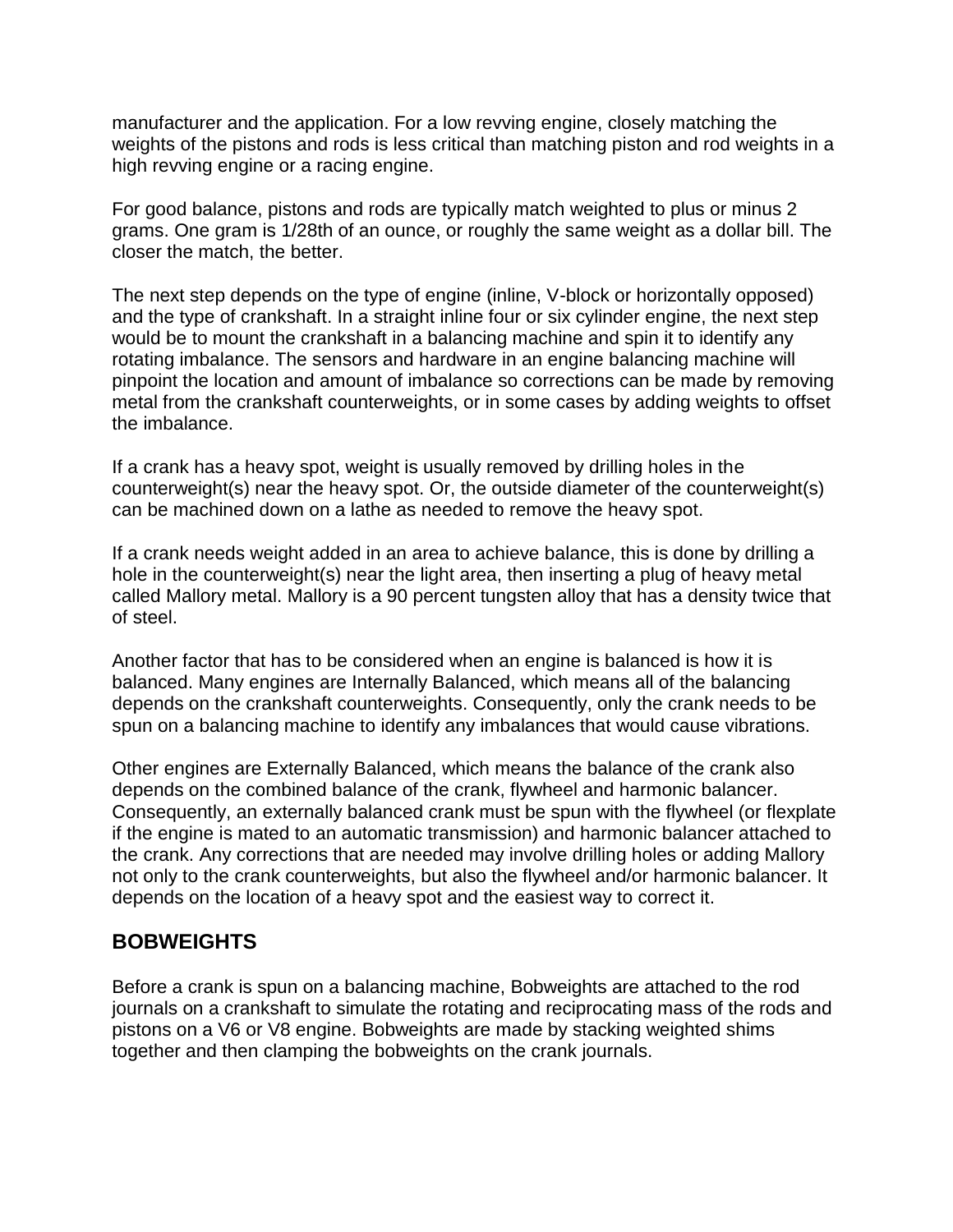Bobweights are not usually necessary when balancing a flat plane four cylinder crank because the rod journals are positioned 180 degrees apart. This arrangement produces reciprocating forces that naturally offset and cancel each other. The same applies to "boxer" style engines such as Subaru or Porsche where the pistons are positioned horizontally to each other on opposites of the crankshaft. The forces generated by the motions of the opposing pistons offset and cancel each other (assuming they are all close to the same weight).

Bobweights are assembled to equal 100 percent of the rotating weight (big ends of the rods and rod bearings) and 50 percent of the reciprocating weight (small ends of the rods, plus the pistons, wrist pins and piston rings), plus an extra 4 grams for oil.

For high revving performance engines (7000+ RPM), some experts recommend increasing the reciprocating weight amount to 53 percent, or as much as 55 percent if an engine will see the high side of 9000 RPM. This is called "overbalancing" the engine to compensate for combustion forces that can create imbalances of their own.



*Bobweights that equal the reciprocating weight of the upper rods and pistons are assembled and mounted on the crankshaft rod journals.*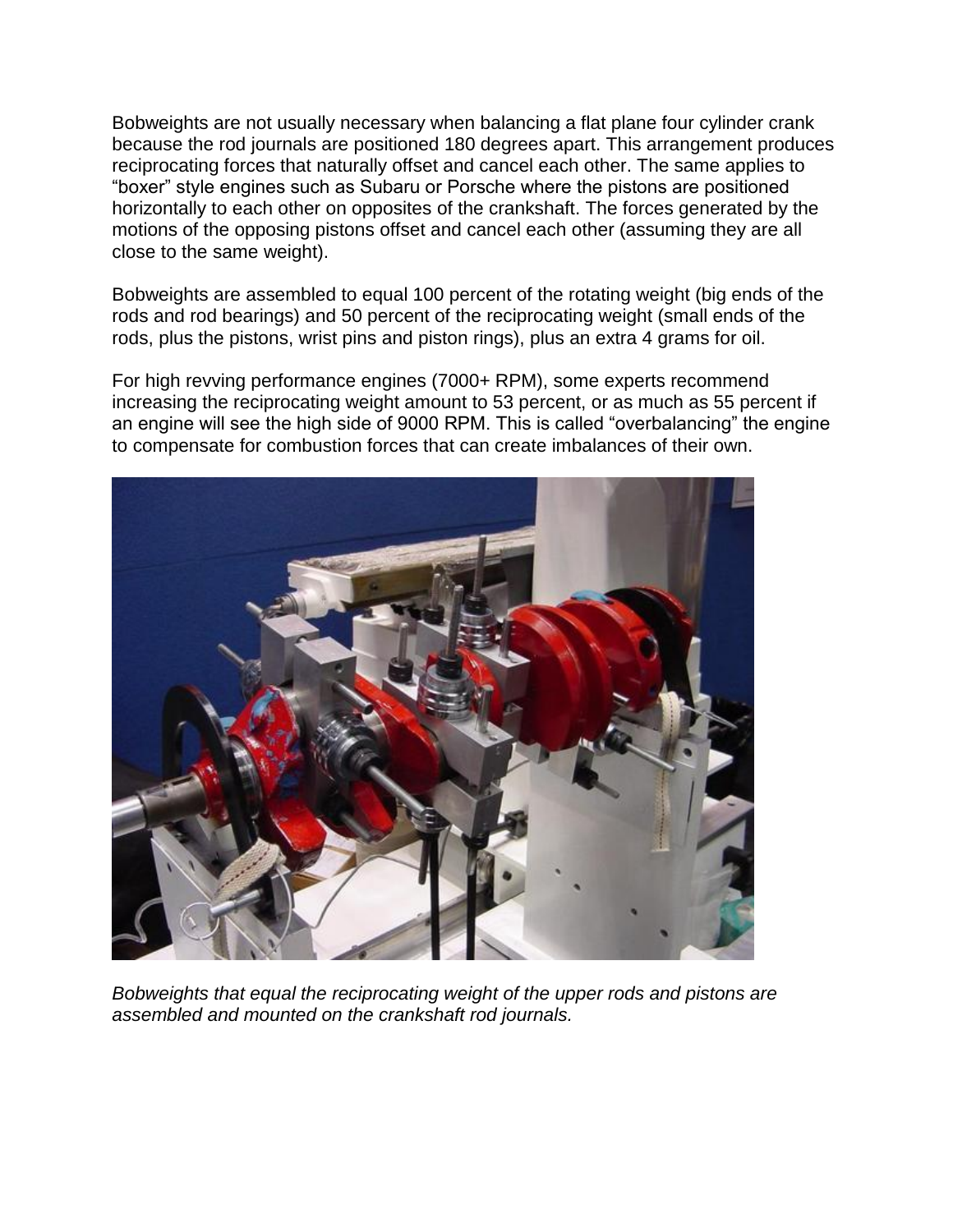

*The crankshaft is then spun while sensors on the balancing machine detect vibrations. The software in the balancer calculates where the imbalance is and how much it is so corrections can be made. A second spin after corrections have been made will verify the crank is balanced.*

# **HOW ACCURATE DOES BALANCE HAVE TO BE?**

On a typical gasoline four cylinder, straight six, V6 or V8 engine, the factory balance should be one ounce-inch (28.35 grams) or less. Many late model engines are balanced to even closer tolerances: ½ inch-ounce (14 grams) or even ¼ inch ounce (7 grams).

With low revving diesel engines, crankshaft balance is far less important because of the lower RPMs at which these engines typically operate. An imbalance will have less effect on the crank and engine smoothness. Even so, for big heavy-duty truck diesel engines that are built to last many hundreds of thousands of miles, even a little imbalance can take a toll over time.

One ounce-inch means there is one ounce of imbalance one inch from the center of the crank.

For a high revving performance engine, the less imbalance the better. Many of these engines are balanced down to 2 grams or less!